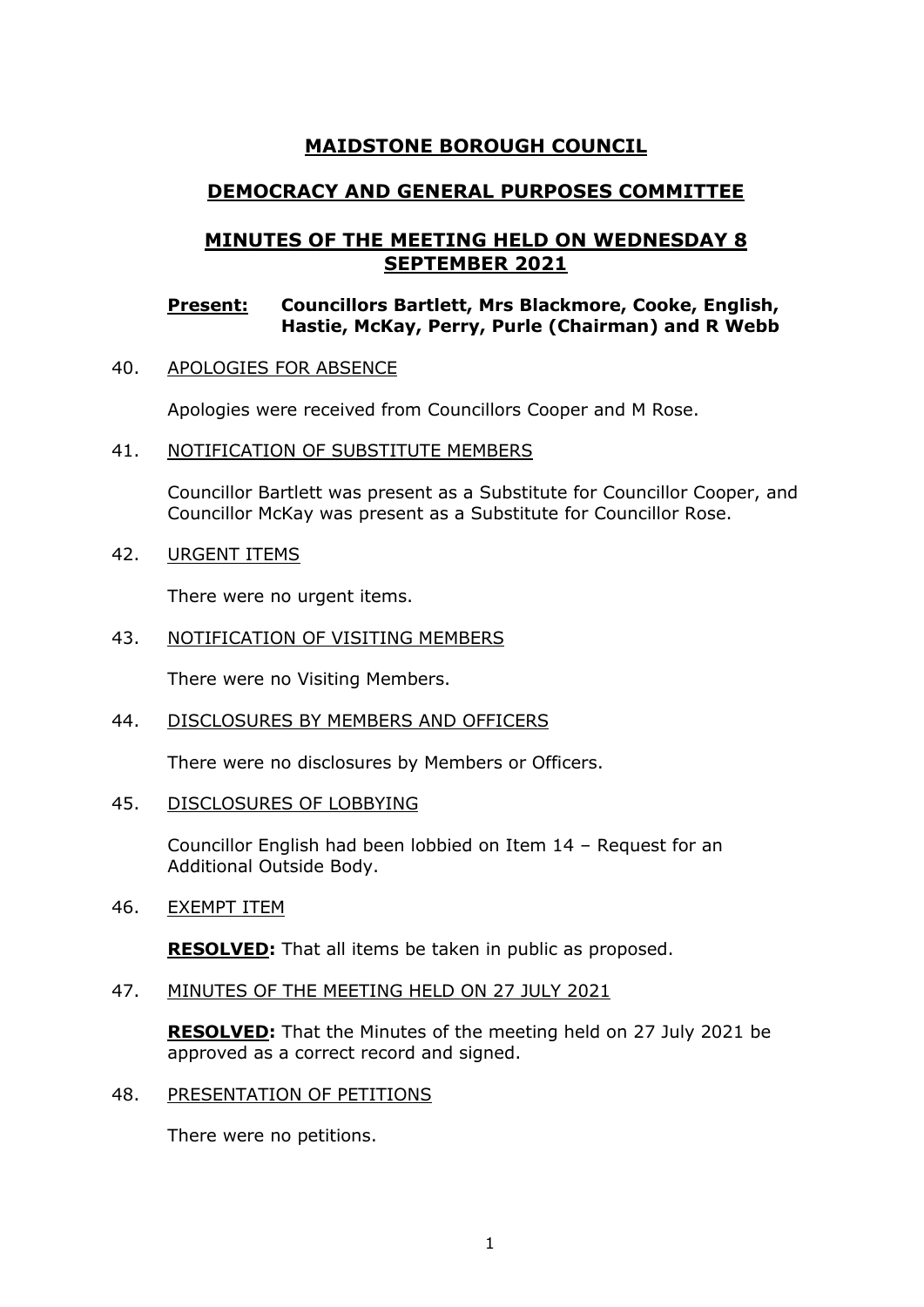### 49. QUESTION AND ANSWER SESSION FOR MEMBERS OF THE PUBLIC

There were no questions from members of the public.

#### 50. QUESTIONS FROM MEMBERS TO THE CHAIRMAN

There were no questions from Members to the Chairman.

### 51. COMMITTEE WORK PROGRAMME

**RESOLVED:** That the Committee Work Programme be noted.

## 52. REPORTS OF OUTSIDE BODIES

There were no reports of Outside Bodies.

## 53. REQUEST FOR AN ADDITIONAL OUTSIDE BODY

The Democratic Services Officer introduced the report which outlined the request from the Strategic Planning and Infrastructure Committee for the Kent Downs Line Partnership to be added as an additional outside body, with appointments to fall within that Committee's remit. The Committee were informed that, upon the review of the Constitution, it was advised that full Council should be recommended to make the decision.

**RESOLVED:** That Council be recommended to approve that the Kent Downs Line Partnership be added as an additional outside body within the remit of the Strategic Planning and Infrastructure Committee.

#### 54. NEW EXECUTIVE MODEL

The Head of Policy, Communications and Governance introduced the report and outlined the executive model proposed by the Committee's working group and the response to the survey sent to Members. The model included four Policy Advisory Committees (PACs) to carry out predecision scrutiny, and one Overview and Scrutiny Committee in accordance with the legislative requirements. The survey of Members showed that 68% of respondents agreed in principle with the model outlined in the report.

In response to questions, it was confirmed that regulatory Committees had not been considered or changed when the new executive model had been developed. It was acknowledged that there would be resource implications within the Democratic Services Team. A fixed-term contract had been approved for a Democratic Services Officer to support the development of the model and the local government boundary review project. The Constitution would be created using a previous version the 2014 when the Council had an executive model in place, and the Legal Team with external expert advice would lead this work.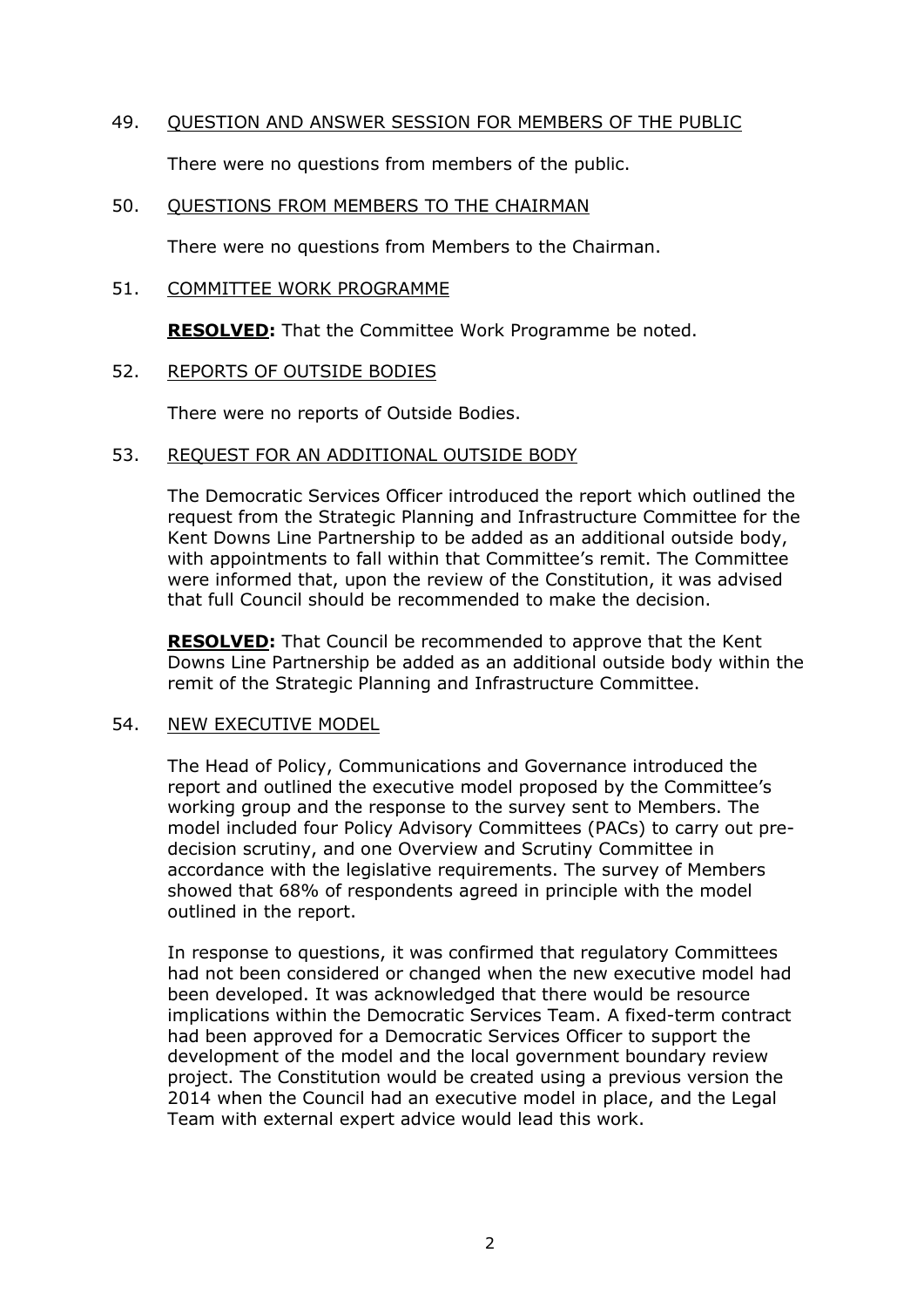Concern was raised that the PACs would have limited powers to influence decisions made, and that Councillors without a Cabinet position would have limited influence in decision-making.

It was argued that the proposed model was designed to be inclusive and encourage engagement from Members who did not hold Cabinet positions.

## **RESOLVED:** That

- 1. The Executive Model outlined at 3.3 of the report be recommended to Council for adoption at the next Annual Meeting of the Council in 2022;
- 2. Council be asked to approve the next steps as per the timetable set out in paragraph 2.4 and section 7 of the report;
- 3. Council be asked to approve the use of reserves to fund the work required to review and redraft the constitution; and
- 4. The working group continue to operate and review the redrafted significant parts of the constitution prior to the Committee's consideration for recommendation to the Council for adoption.

Note: Councillor Cooke joined the meeting during this item.

## 55. WHOLE COUNCIL ELECTIONS - DECISION STAGE

The Democratic and Electoral Services Manager introduced the report which outlined the outcomes of the public consultation on whole council elections. 3,130 responses were received and of the respondents who expressed a preference, 71.6% were in favour of whole council elections, and the result was within the margin of error that would be expected for a survey of that scale.

In response to questions, the Democratic and Electoral Manager explained that the questionnaires were sent to 15,000 households chosen at random following sampling methodology as previously used by the Council, and analysis had shown the result to be statistically significant.

Concerns were expressed that whole council elections risked a large turnover of Councillors, which could lead to poor decision-making, with financial implications for the council. Additionally, groups had historically been unable to put forward enough candidates when whole council elections had occurred, which led to seats not being contested in some wards.

It was also expressed that a similar survey undertaken previously had yielded similar results, with a majority of respondents in favour of whole council elections. The financial saving that would be made was highlighted, and also the pre-election period would be reduced to once every four years. Continuing with elections by thirds would lead to the loss